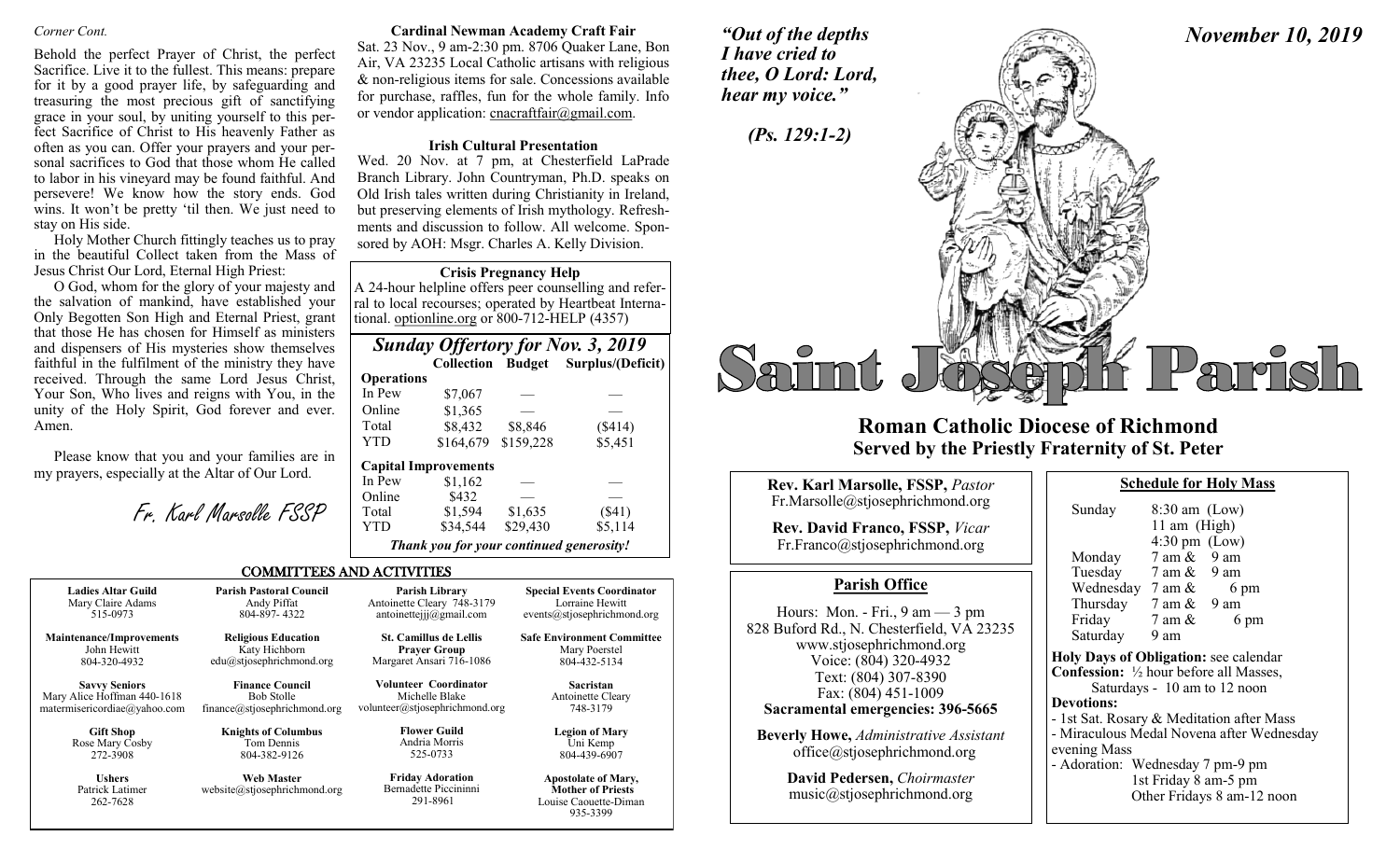### **Twenty-Second Sunday After Pentecost November 10, 2019**

| MASS SCHEDULE -                                                            | - Intentions — Requested By                                                              |                  |
|----------------------------------------------------------------------------|------------------------------------------------------------------------------------------|------------------|
| <b>Sun. November 10</b><br>22nd Sunday After<br>Pentecost (2nd Cl.)        | 8:30 am Therese Sanctafamilia<br>Pro Populo<br>11 am<br>4:30 pm Terry L. Stacy $\dagger$ | PJO<br><b>KS</b> |
| <b>Mon. November 11</b><br>St. Martin of Tours<br>(3rd Cl.)                | 7 am Celebrant's Intention<br>9 am Shawn & Lisa Doran<br>& Family                        | RD               |
| <b>Tues. November 12</b><br>St. Martin I<br>(3rd Cl.)                      | 7 am Celebrant's Intention<br>9 am Si Young Yun &<br>Jae Run Kim & Family                | UK               |
| Wed. November 13<br>St. Frances Xavier<br>Cabrini (3rd Cl.)                | 7 am FSSP<br>6 pm Sonjia Baldwin +<br>Adoration from 7 pm-9 pm                           | MМ<br><b>RLH</b> |
| <b>Thurs. November 14</b><br>St. Josaphat<br>(3rd Cl.)                     | 7 am Timothy Vance<br>9 am Eleanor Mason +                                               | BН<br>TDM        |
| Fri. November 15<br>St. Albert the Great<br>(3rd Cl.)                      | 7 am Walter & Maria Magnelli +<br>Adoration from 8 am-12 noon<br>6 pm Souls in Purgatory | <b>RB</b><br>KZ  |
| <b>Sat. November 16</b><br>St. Gertrude the Great<br>(3rd Cl.)             | 9 am Natalie McNiel +                                                                    | CMD              |
| Sun. November 17<br>23rd Sunday After<br>Pentecost (2nd Cl.)               | 8:30 am Pro Populo<br>Brian Kettmer<br>11 am<br>4:30 pm Richard Clatchey +               | TК<br>EMD        |
| <b>Mon. November 18</b><br>Ded. Basilicas of SS.<br>Peter & Paul (3rd Cl.) | 7 am Dumitru Ioan Nastase <sup>†</sup>                                                   | <b>MJA</b>       |
| <b>Tues. November 19</b><br>St. Elizabeth<br>of Hungary (3rd Cl.)          | 7 am Natalie McNiel +                                                                    | ΒP               |
| <b>Wed. November 20</b><br>St. Felix of Valois<br>(3rd Cl.)                | 7 am Queruben Gonzales +<br><b>Adoration</b> cancelled                                   | RG               |
| <b>Thurs. November 21</b><br>Presentation of the<br>B.V.M. (3rd Cl.)       | 7 am The Heller Family                                                                   | <b>KS</b>        |
| Fri. November 22<br>St. Cecilia<br>(3rd Cl.)                               | 7 am Celebrant's Intention<br>Adoration from 8 am-12 noon<br>6 pm Angela Ulrich          | <b>BCU</b>       |
| <b>Sat. November 23</b><br>St. Clement I                                   | 9 am Jak Kettmer                                                                         | TK               |

(3rd Cl.)

## **Prayer Intentions**

Donna Beaven, Elizabeth Grapes, Joyce Matte, Kelly Dise, Anne Louise Kelly, Rachel O'Connell, Nancy Becouvarakis, Andrew Shadoyn, Mary Pearl Nacey, Justine Madigan, Claire Bonilla, Florence Cahill, Carol Chalkley, Doug Kelley, Ken Diman, Brian Cahill, John Osborne, Michael Osborne, DJ Wanting, Monique Diman, Clarence Proffitt, Connie Hoffman, The D'Aconti Family, Tom Osborne, Andrew Priddy, Dorothy McKinley, Joe Bush, Charles Furlough, Ed Peters, Angela Rhys-Sonnenschein, Bob Martin, Patricia Willard, Elizabeth Storm, Jeanette LaPaglia, Cathy Van Pelt, Barbara Reith, Diane Hayes, Gerard Lajoie, Kathleen Stells, Julie Trexler, Theresa Trexler, Dick and Nan Wray, Mary Zacharias, Suki & Beau Simpson, Maryann McLaughlin, Ann Horgan.

### *In your charity, please remember the souls of all the faithful departed.* **Requiescant in pace.**

# **Now Available!**

Sacramental certificates are ready to be picked up at the Parish Office for all Marriages, Baptisms, First Holy Communions, & Confirmations since Easter. Thank you for your patience.

### **TODAY Honoring Our Military Veterans**

Stop by the Pieta in the vestibule to light a candle and pray for our parish family's military veterans.

## **TODAY—Used Book Sale for Religious Education**

Sun., 10 Nov. after the morning Masses. Any books you wish to donate for the sale will be gratefully accepted! Contact Katy Hichborn with any questions or suggestions: kdhichborn@gmail.com

### **RCIA—Catechism of the Council of Trent** Thursdays, 7-8 pm. Open to all. Contact the office for the full class schedule & to register. Books available in the Gift Shop.

**Nov. 10—**Book Sale for Religious Education **Nov. 16—**Apostolate of Mary, Mother of Priests Altar Server Practice

- **Nov. 17—**Guest Speaker Event
- **Nov. 23—**Savvy Seniors Activity

### **The Traditional Catholic Doctrine of Creation: The Only Firm Foundation for a Culture of Life**  Sun. 17 Nov. Come hear a presentation given by Mr. Hugh Owen and Miss Pamela Acker of the Kolbe Institute. See the insert for details.

# **Savvy Seniors Activity**

Sat. 23 Nov., 10 am in Fr. Adrian Hall. "All-Natural Personal Care Products" a presentation by Simone Jansen. Pizza for lunch—RSVP to Mary Alice Hoffman: 804-440-1618

# **Bake Sale: Sun. 24 Nov.**

Fr. Adrian Hall & Vestibule after the morning Masses. Donated baked goods gratefully accepted. The St. Camillus Prayer Group prays and writes cards to the sick of the parish. Thank you for supporting them.

# **Home for the Holidays**

Michele Morris warmly invites St. Joseph parishioners without travel plans or family nearby for a Thanksgiving potluck dinner at 1 pm in Fr. Adrian Hall. We require final headcount by Wed. 20 November. Signups in Fr. Adrian Hall. Questions & info, contact Michele: magdalenedivlove@gmail.com.

# **Altar Servers Online**

We are pleased to announce that we have a new website dedicated for the Altar Boys. The address is https://stjoseph828.wixsite.com/ststephensguild



# **Pastor's Corner**<br>
Sale for Religious Education<br> **Pastor's Corner**



Dear Parishioners,

Yes, this is a rerun of last week's corner. I think it is that important.

Many have approached me and expressed heartfelt concerns about recent events in the Universal Church. "Father, what should we do? What can we do? How are we to understand this? Certain elements of the Amazon Synod, no matter how you package them, are extremely confusing or just plain scandalous… What are we to do Father?!!"

Well, for all things and especially those things that are out of our hands and out of our sphere of influence, we can and must turn to God, or else we run the danger of losing our interior peace. And we can turn to God even more earnestly because those things really and truly are out of our hands. There are no other options. So what you can really do is this: turn to God and live your relationship with Christ to the fullest and you will bring up the Church.

# **Behold the Worship of the One True God.**



*Continued*